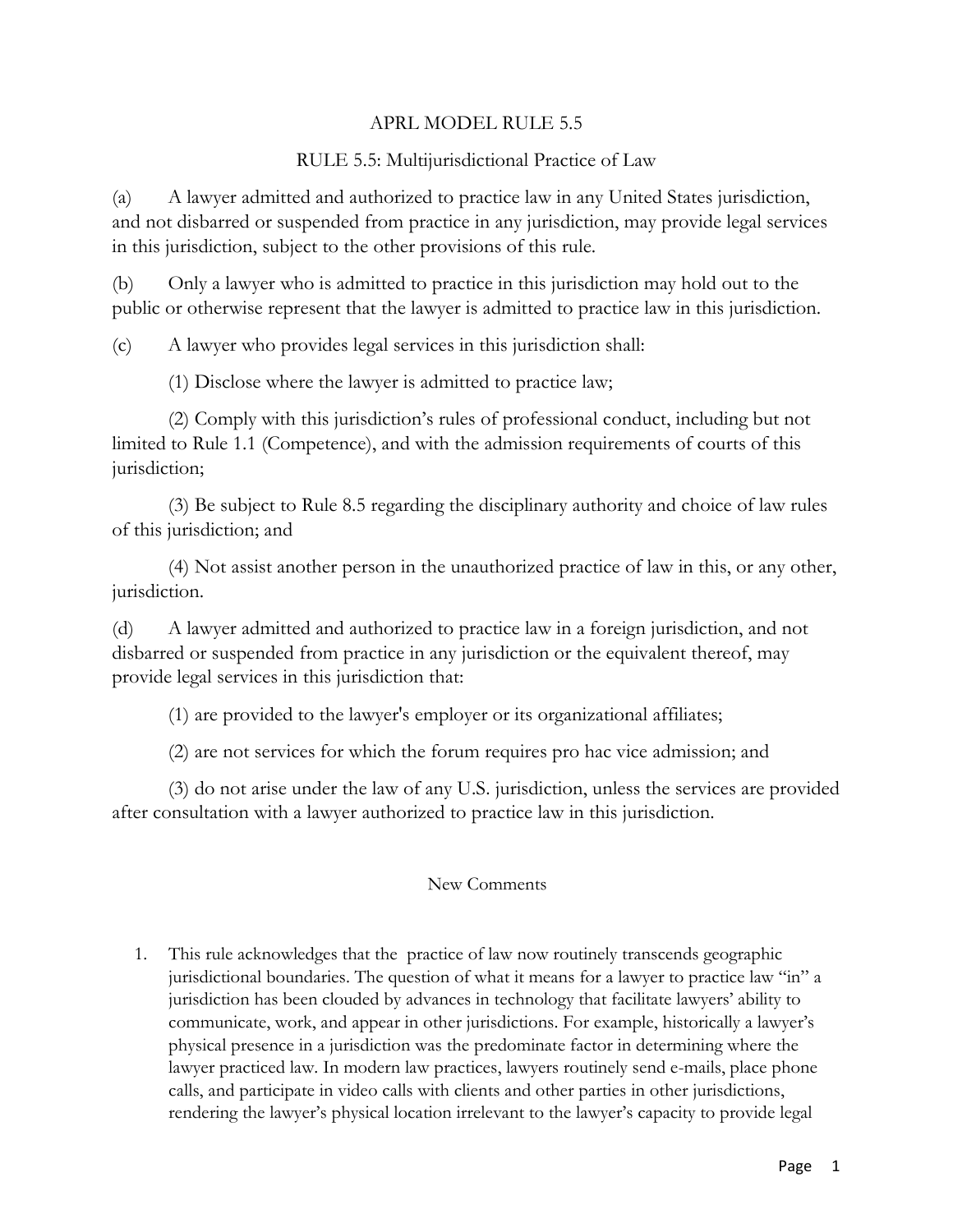services. Similarly, the advent of on-line research, including access to local rules and ordinances, has enhanced lawyers' ability to master competency without regard to artificial geographic limitations. Hence, this rule recognizes the realities of current law practice and expanding access to lawyers while still being mindful of the need for public protection.

- 2. The definition of the practice of law may be established by statute or common law and varies from one jurisdiction to another. Whatever the definition, limiting the practice of law to individuals admitted and authorized to practice law in at least one United States jurisdiction, protects the public against rendition of legal services by unqualified and unaccountable persons. Under the circumstances specified in section 5.5(d) of this rule, lawyers licensed in a foreign jurisdiction may also practice law without undue risk of harm to the public.
- 3. A lawyer is "admitted" in a jurisdiction when they have been formally licensed to appear in the courts of that jurisdiction without limitation. A lawyer may be "authorized" to practice in a jurisdiction if they are admitted to practice in any U.S. jurisdiction or, where court rules so require, the lawyer has been admitted to appear by a pro hac vice procedure, or other similar mechanism. A lawyer may be admitted to practice but not authorized to do so, because, for example, the lawyer is on inactive status. Under this rule, a lawyer must be both admitted and authorized to practice in at least one United States jurisdiction.
- 4. The distinction of being admitted in a particular jurisdiction relates to the privilege of regularly appearing in the courts of this jurisdiction and communicating that privilege to the public. Thus, while lawyers admitted in other jurisdictions may practice in this jurisdiction as provided in this rule, only lawyers admitted in this jurisdiction may represent that they are fully authorized to appear regularly in the courts of this jurisdiction.
- 5. Paragraph (c)(1) requires that all lawyers, including lawyers admitted in this jurisdiction, disclose the jurisdiction(s) in which they are admitted. Such disclosure is necessary to inform consumers of legal services and other parties where the lawyer's license originates and to facilitate disciplinary enforcement. This Rule anticipates that the primary form of disclosure will be in written communications, such as lawyers' signature blocks on correspondence and in lawyer advertising, including websites. A lawyer who communicates orally with another person and knows, or reasonably should know, that the other person has a misunderstanding about the lawyer's licensure, has an affirmative duty to correct the person's impression. *See*  Rule 4.3.
- 6. A lawyer may establish an office for the practice of law in this jurisdiction with proper disclosure of the jurisdiction(s) in which the lawyer is admitted.
- 7. Whether and how lawyers may communicate the availability of their services in this jurisdiction is governed by Rules 7.1 – 7.3.
- 8. All lawyers are required to be competent in the practice of law. *See* Rule 1.1. The lawyer's duty of competence applies regardless of practice area or the jurisdiction in which a matter is located.